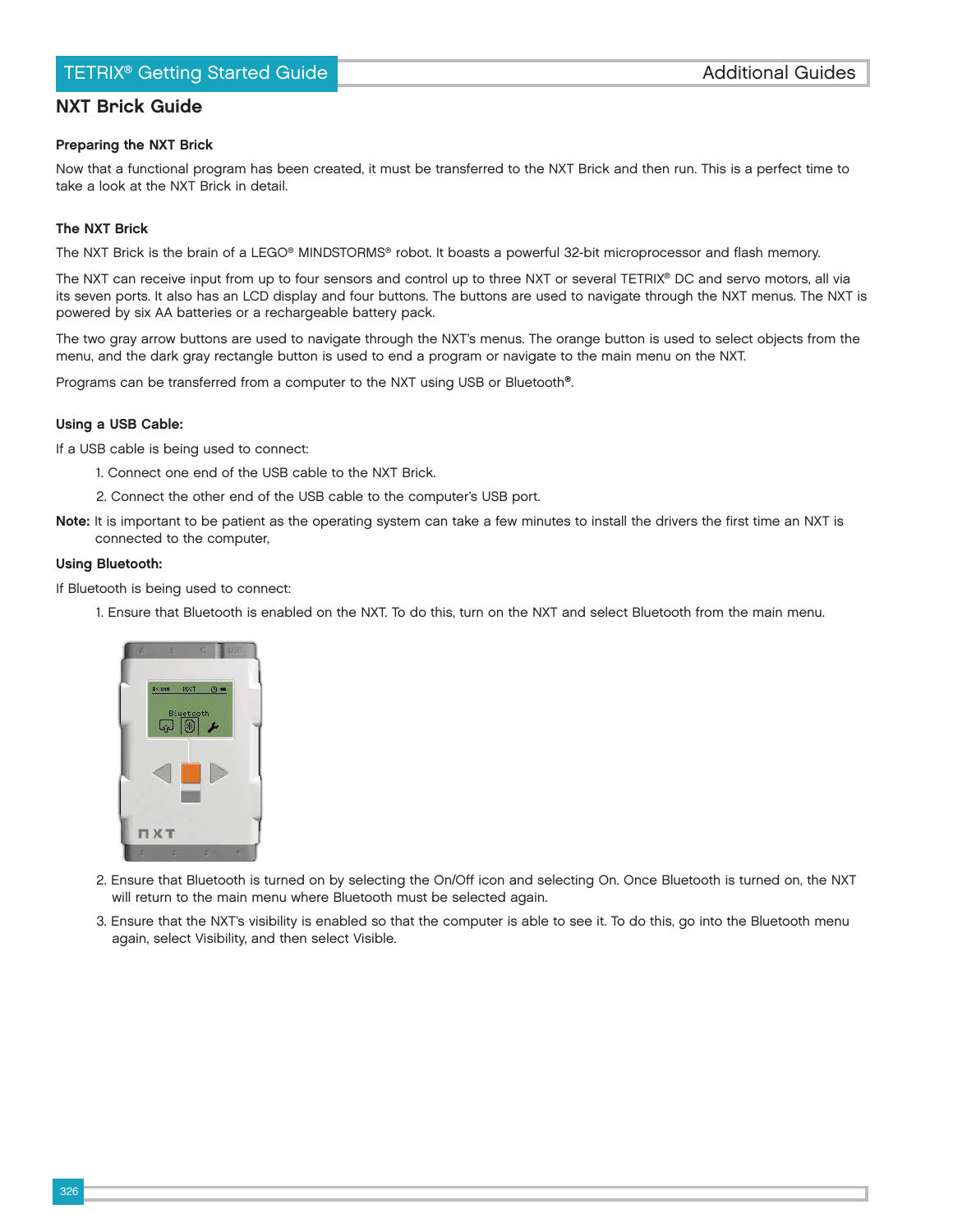## Connecting to the NXT using ROBOTC®

Go to Link Setup under NXT Brick in the Robot tab. This will open a window similar to the one shown below.

| <b>Brick</b> | <b>Address</b>                                                                                                                                                                                                | <b>Brick</b>                                     | <b>Address</b> |                                  |             |                         |
|--------------|---------------------------------------------------------------------------------------------------------------------------------------------------------------------------------------------------------------|--------------------------------------------------|----------------|----------------------------------|-------------|-------------------------|
|              |                                                                                                                                                                                                               |                                                  |                | Connection history list is empty |             |                         |
| F/W Download | <b>BT Factory Reset</b>                                                                                                                                                                                       |                                                  |                |                                  |             |                         |
|              | NXT Bricks Reachable via Bluetooth Wireless:                                                                                                                                                                  |                                                  |                |                                  |             |                         |
| <b>Brick</b> | <b>Address</b><br>No NXT bricks found via BT                                                                                                                                                                  |                                                  |                |                                  |             | Remove                  |
|              |                                                                                                                                                                                                               | BT Search Time-<br>$G$ 5 Seconds<br>C 15 Seconds |                | <b>Refresh Lists</b>             |             | Select<br>Select via BT |
|              | Remove Pairing<br>Include Bluetooth in Brick Search                                                                                                                                                           | C 30 Seconds                                     |                |                                  |             | Rename NXT              |
|              | Message Log<br>Searching for any NXT bricks in boot mode<br>Searching for any NXT bricks connected via USB<br>Searching for NXT bricks in 'boot' mode<br>Searching for any NXT bricks connected via Bluetooth |                                                  |                |                                  |             |                         |
|              |                                                                                                                                                                                                               |                                                  |                |                                  |             |                         |
|              |                                                                                                                                                                                                               |                                                  |                |                                  | <b>Help</b> | Close                   |

- a. Using USB with ROBOTC
	- 1. If the NXT is already connected via USB, it will be listed under NXT Bricks Currently Connected via USB.
	- 2. Click it once to highlight it and click the **Select** button to link it to ROBOTC.
	- 3. Click Close to close the window.
- b. Using Bluetooth<sup>®</sup> with ROBOTC
	- 1. If Bluetooth is being used and the NXT does not show up in the box below NXT Bricks Reachable via Bluetooth Wireless, select Include Bluetooth in the Brick Search option and click the Refresh Lists button.
	- 2. Once the NXT is visible, click it once to highlight it and click the Select via BT button to link it to ROBOTC. A prompt will appear to enter a passkey into the NXT Brick. The default should be 1234. If it is not, use the grey arrow keys and the orange select button on the NXT Brick to enter it. Select the check mark to select the passkey.
	- 3. Now click the Close button on the computer to close the window.

Once the NXT is connected, programs can be downloaded by selecting Compile and Download Program under the Robot tab or by pressing F5.

To run the program, select Start in the Program Debug window that appears in ROBOTC or find the file on the NXT and select Run.

The NXT has now been successfully connected to the computer and programs have been downloaded and run.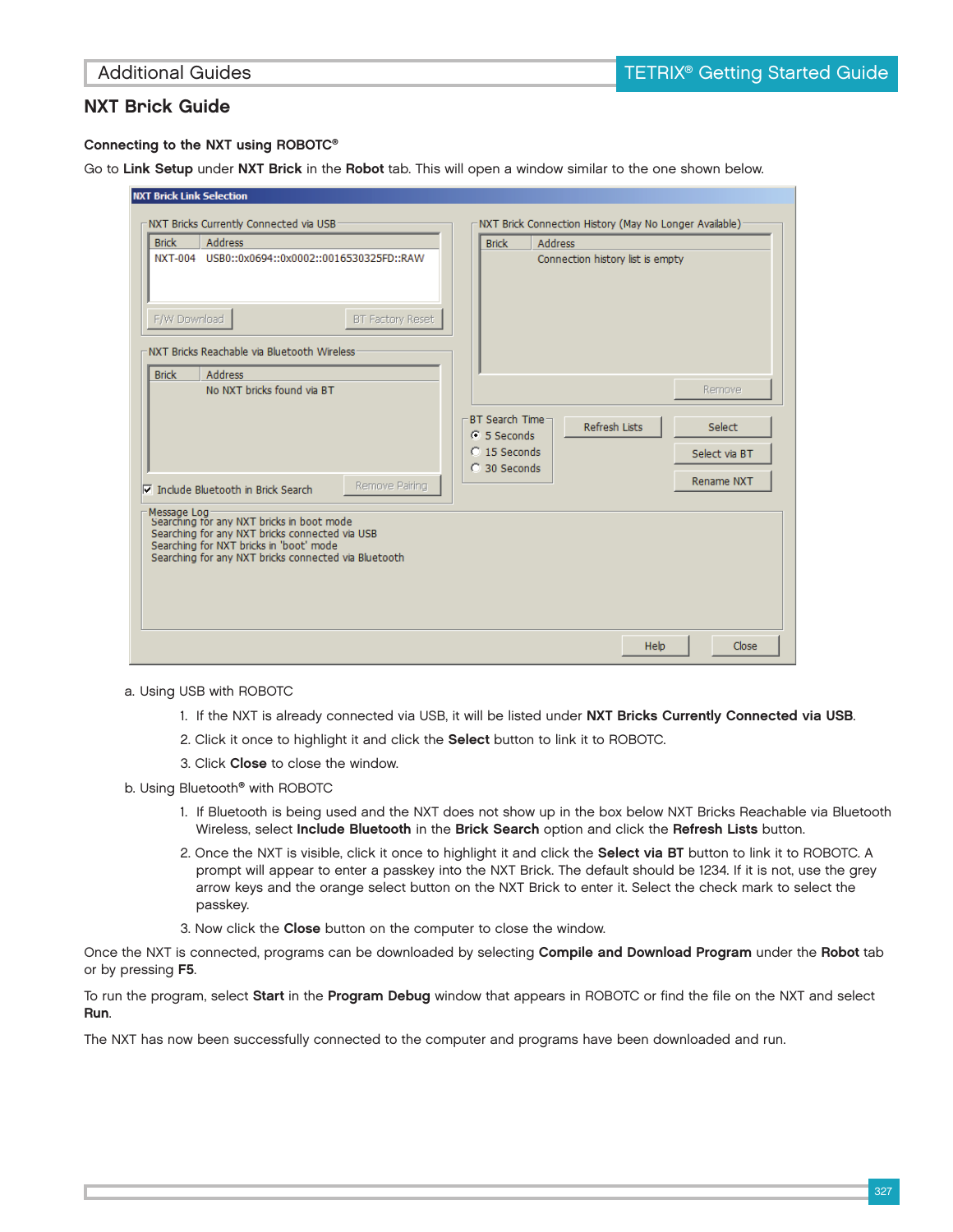## Connecting to the NXT using LabVIEW™ for LEGO® MINDSTORMS®

Tell LabVIEW for LEGO MINDSTORMS how to find the NXT.

## Using a USB with LabVIEW

1. If a USB cable is being used, click the Connect to an NXT drop-down menu on the Robot Project Center window and click Find NXT.

| <b>E</b> Find NXT         |                                             |                  |                   |  |
|---------------------------|---------------------------------------------|------------------|-------------------|--|
| <b>NXT List</b>           |                                             |                  | Connection        |  |
| <b>Name</b><br><b>NXT</b> | <b>Connection Type Status</b><br><b>USB</b> | <b>Available</b> | Name:<br>Rename   |  |
|                           |                                             |                  | Battery:          |  |
|                           |                                             |                  | Connection:       |  |
|                           |                                             |                  | Free Storage:     |  |
|                           |                                             |                  | Firmware Version: |  |
| Connect                   | Disconnect<br>Remove                        | Scan             | Close<br>Help     |  |

- Note: Because the NXT is already connected via USB, it will be listed. Click it once to highlight it and click Connect to link it to LabVIEW.
- 2. The window is updated to show the name, battery level, and other information about the brick that is connected.

| <b>E-Find NXT</b>  |                                      |                            |                      |            | $\vert x \vert$ |
|--------------------|--------------------------------------|----------------------------|----------------------|------------|-----------------|
| <b>NXT List</b>    |                                      |                            | Connection           |            |                 |
| Name<br><b>NXT</b> | <b>Connection Type</b><br><b>USB</b> | Status<br><b>Connected</b> | <b>INXT</b><br>Name: | Rename     |                 |
|                    |                                      |                            | Battery:             | 8.9 V      |                 |
|                    |                                      |                            | Connection:          | <b>USB</b> |                 |
|                    |                                      |                            | Free Storage:        | 3.7 KB     |                 |
|                    |                                      |                            | Firmware Version:    | 1.31       |                 |
| Connect            | Disconnect<br>Remove                 | Scan                       | Help                 | Close      |                 |

### Using Bluetooth® with LabVIEW for LEGO MINDSTORMS

Note: To connect to the NXT via Bluetooth, ensure that either the computer has built-in Bluetooth capabilities or that a USB Bluetooth adapter has been installed. Enable Bluetooth from a computer or a Bluetooth adapter.

| <b>E</b> Find NXT                                                     | $\times$                                                                                       |
|-----------------------------------------------------------------------|------------------------------------------------------------------------------------------------|
| ∦<br>I۶<br><b>Scanning for NXT devices.</b><br>This may take a minute | Connection<br>Name:<br>Rename<br>Battery:<br>Connection:<br>Free Storage:<br>Firmware Version: |
| Connect<br>Scan<br><b>Disconnect</b><br>Remove                        | Close<br>Help                                                                                  |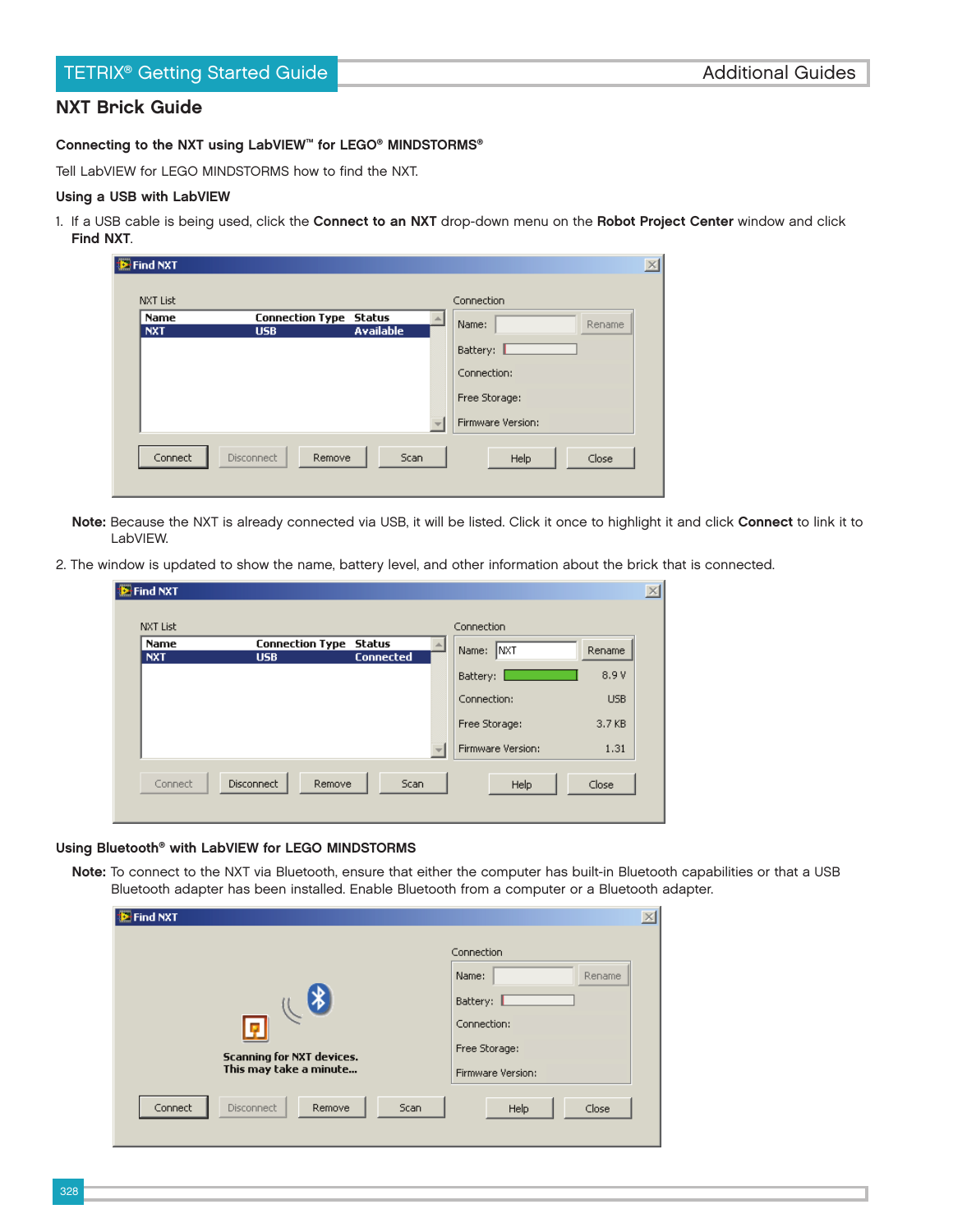Now that Bluetooth® is active on the computer and the NXT, connect to the NXT via Bluetooth®.

- 1. To connect to the NXT, click the Connect to an NXT drop-down menu on the Robot Project Center window and click Find NXT.
- 2. Click Scan to search for Bluetooth devices and notice that LabVIEW for LEGO® MINDSTORMS® is searching for Bluetooth devices.
- 3. After about 10-15 seconds, the NXT will be found.
- 4. Click once on the name of the NXT to highlight it and then click Connect.
	- Note: If this is the first time this NXT is connecting to a computer, a prompt will appear to enter a passkey before the NXT can pair with the computer.
- 5. Enter "1234" as the passkey and select OK. A beep will be heard and a prompt will appear on the NXT Brick to enter a PIN. Select "1234" by navigating right and left with the gray arrow buttons on the brick and selecting with the orange button.

| <b>Enter Passkey</b>            |                                                                                                                                                                         |  |
|---------------------------------|-------------------------------------------------------------------------------------------------------------------------------------------------------------------------|--|
| recommended to use a passkey of | Enter a Passkey to use with this device.<br>Passkeys are used for security when<br>connecting to Bluetooth devices. It is<br>between 4 and 15 digits for best security. |  |
| Passkey:                        | 1234                                                                                                                                                                    |  |
|                                 | Cancel<br>ОК                                                                                                                                                            |  |

6. Once "1234" has been entered, navigate to the check mark icon and press the orange button.

7. Once this is complete, the operating system will take a few moments to form a connection to the NXT via Bluetooth®. It will now be possible to wirelessly compile programs onto the NXT.

Note: Many other options of the NXT can be explored using LabVIEW for LEGO MINDSTORMS via the NXT Terminal.